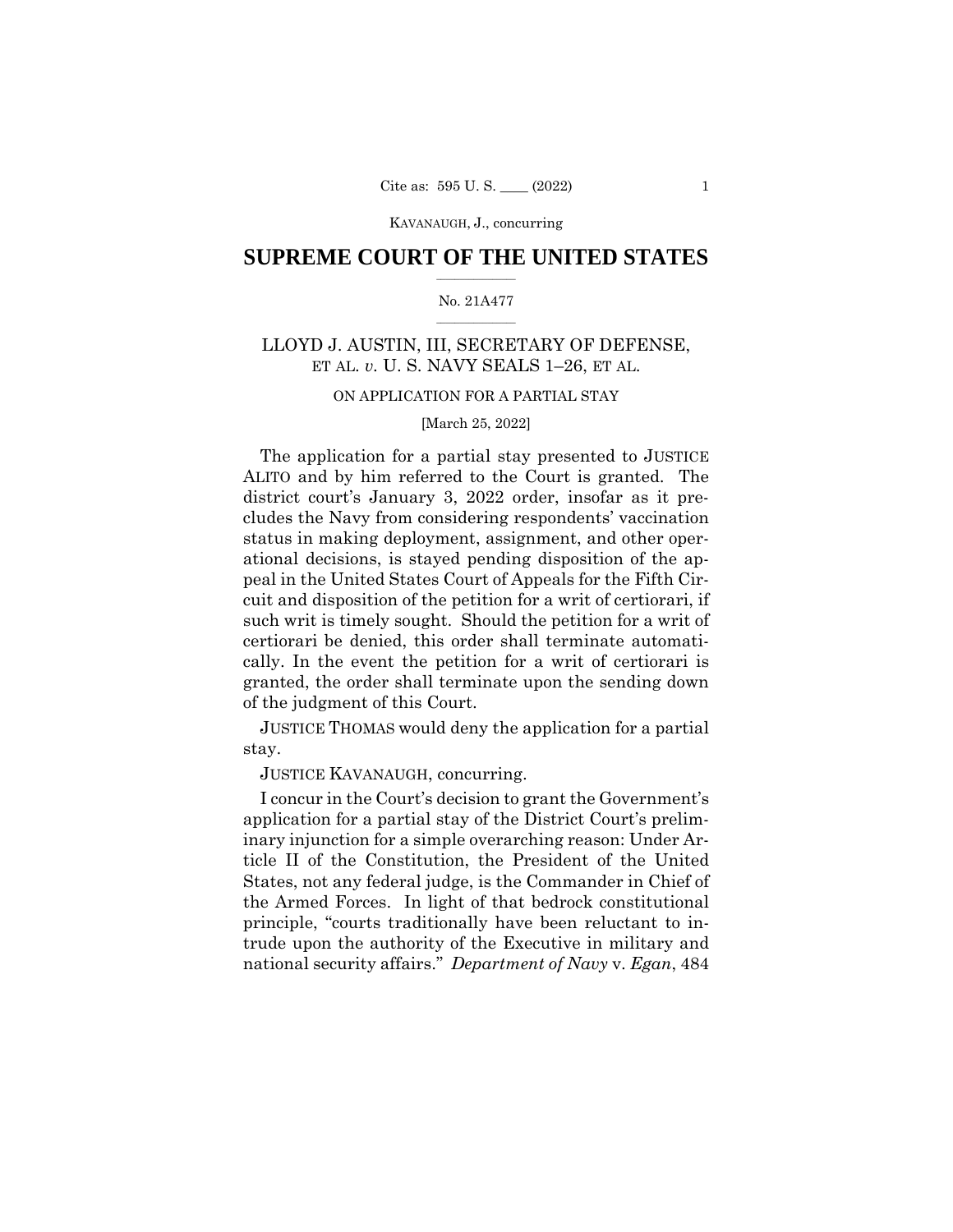### KAVANAUGH, J., concurring

U. S. 518, 530 (1988). As the Court has long emphasized, moreover, the "complex, subtle, and professional decisions as to the composition, training, equipping, and control of a military force are essentially professional military judgments." *Gilligan* v. *Morgan*, 413 U. S. 1, 10 (1973). Therefore, it is "difficult to conceive of an area of governmental activity in which the courts have less competence." *Ibid.* 

In this case, the District Court, while no doubt well-intentioned, in effect inserted itself into the Navy's chain of command, overriding military commanders' professional military judgments. The Court relied on the Religious Freedom Restoration Act. See 42 U. S. C. §2000bb−1(b). But even accepting that RFRA applies in this particular military context, RFRA does not justify judicial intrusion into military affairs in this case. That is because the Navy has an extraordinarily compelling interest in maintaining strategic and operational control over the assignment and deployment of all Special Warfare personnel—including control over decisions about military readiness. And no less restrictive means would satisfy that interest in this context.

The Court "should indulge the widest latitude" to sustain the President's "function to command the instruments of national force, at least when turned against the outside world for the security of our society." *Youngstown Sheet & Tube Co.* v. *Sawyer*, 343 U. S. 579, 645 (1952) (Jackson, J., concurring). That fundamental principle applies here. As Admiral William Lescher, Vice Chief of Naval Operations, explained: "Sending ships into combat without maximizing the crew's odds of success, such as would be the case with ship deficiencies in ordnance, radar, working weapons or the means to reliably accomplish the mission, is dereliction of duty. The same applies to ordering unvaccinated personnel into an environment in which they endanger their lives, the lives of others and compromise accomplishment of essential missions." App. to Application for Partial Stay 110a.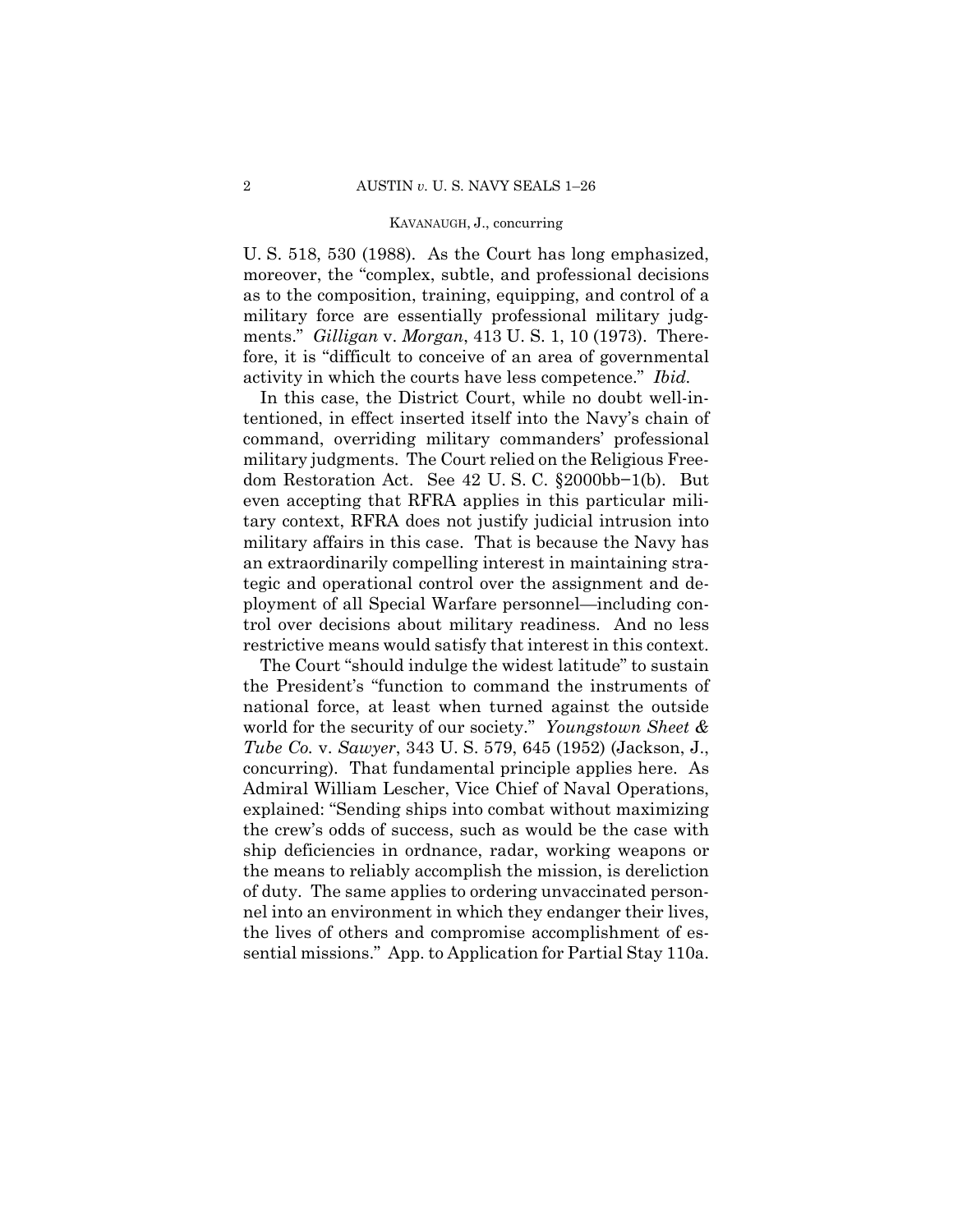# KAVANAUGH, J., concurring

In sum, I see no basis in this case for employing the judicial power in a manner that military commanders believe would impair the military of the United States as it defends the American people.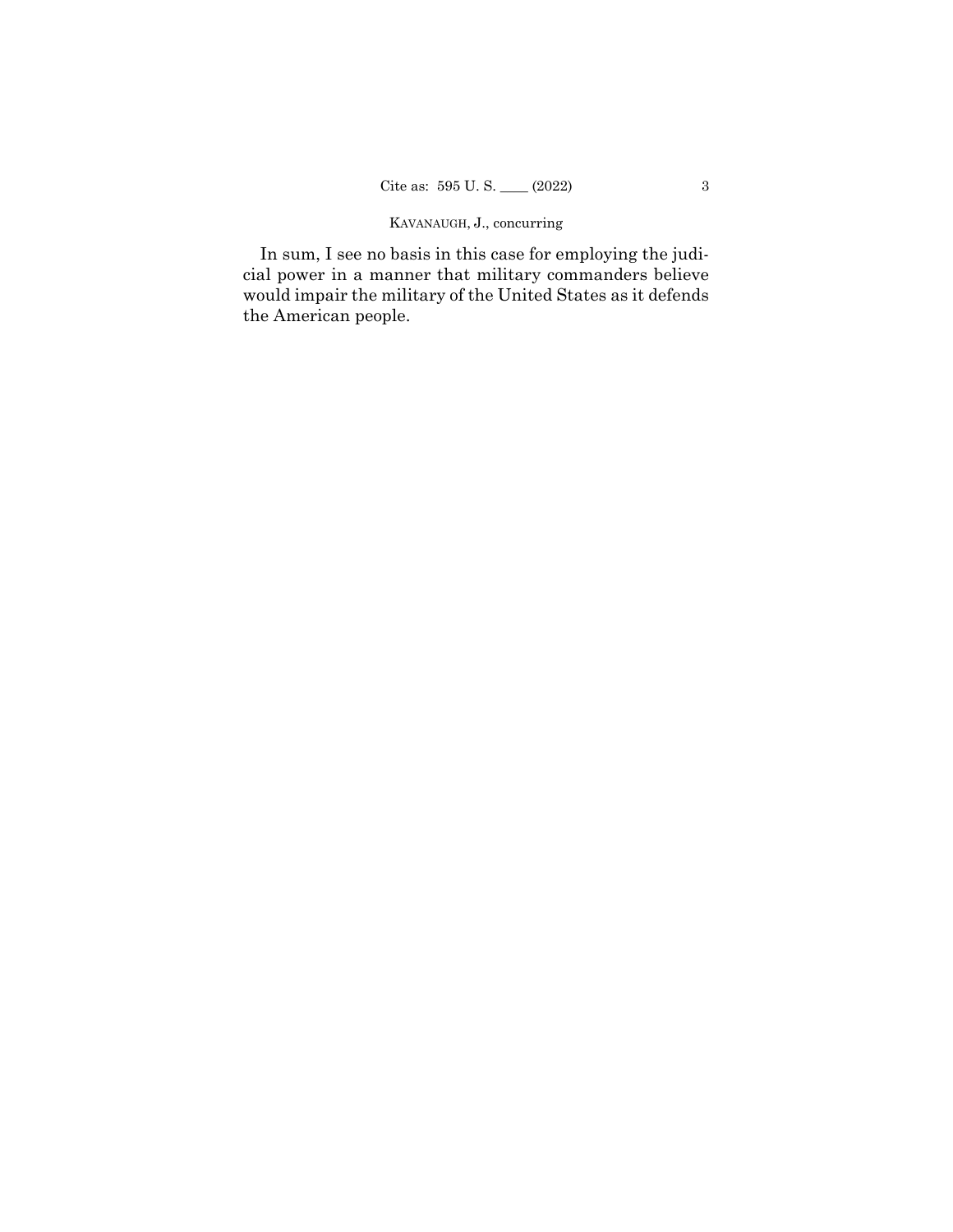# $\frac{1}{2}$  ,  $\frac{1}{2}$  ,  $\frac{1}{2}$  ,  $\frac{1}{2}$  ,  $\frac{1}{2}$  ,  $\frac{1}{2}$  ,  $\frac{1}{2}$ **SUPREME COURT OF THE UNITED STATES**

### $\frac{1}{2}$  ,  $\frac{1}{2}$  ,  $\frac{1}{2}$  ,  $\frac{1}{2}$  ,  $\frac{1}{2}$  ,  $\frac{1}{2}$ No. 21A477

# LLOYD J. AUSTIN, III, SECRETARY OF DEFENSE, ET AL. *v.* U. S. NAVY SEALS 1–26, ET AL.

# ON APPLICATION FOR A PARTIAL STAY

# [March 25, 2022]

 JUSTICE ALITO, with whom JUSTICE GORSUCH joins, dissenting.

By rubberstamping the Government's request for what it calls a "partial stay," the Court does a great injustice to the 35 respondents—Navy Seals and others in the Naval Special Warfare community—who have volunteered to undertake demanding and hazardous duties to defend our country. These individuals appear to have been treated shabbily by the Navy, and the Court brushes all that aside. I would not do so, and I therefore dissent.

In August 2021, the Secretary of the Navy made COVID– 19 vaccination mandatory and threatened severe consequences, including dishonorable discharge and confinement, for anyone who refused.<sup>1</sup> Later Navy directives told service members that they could apply for religious exemptions, see Electronic Case Filing in *U. S. Navy Seals 1–26* v. *Biden*, No. 4:21–cv–01236 (ND Tex., Jan. 3, 2022) (ECF), Doc. 44–1, p. 40 (Trident Order #12), but this program, as

I

<sup>&</sup>lt;sup>1</sup> See Decl. of W. Lescher in No. 4:21-cv-01236 (ND Tex.), ECF Doc. 87, p. 10 (explaining that the Navy's vaccination policy was that refusing to be vaccinated would constitute the refusal to obey "a lawful order under Article 92 of the Uniform Code of Military Justice," which is punishable by dishonorable discharge and confinement for two years).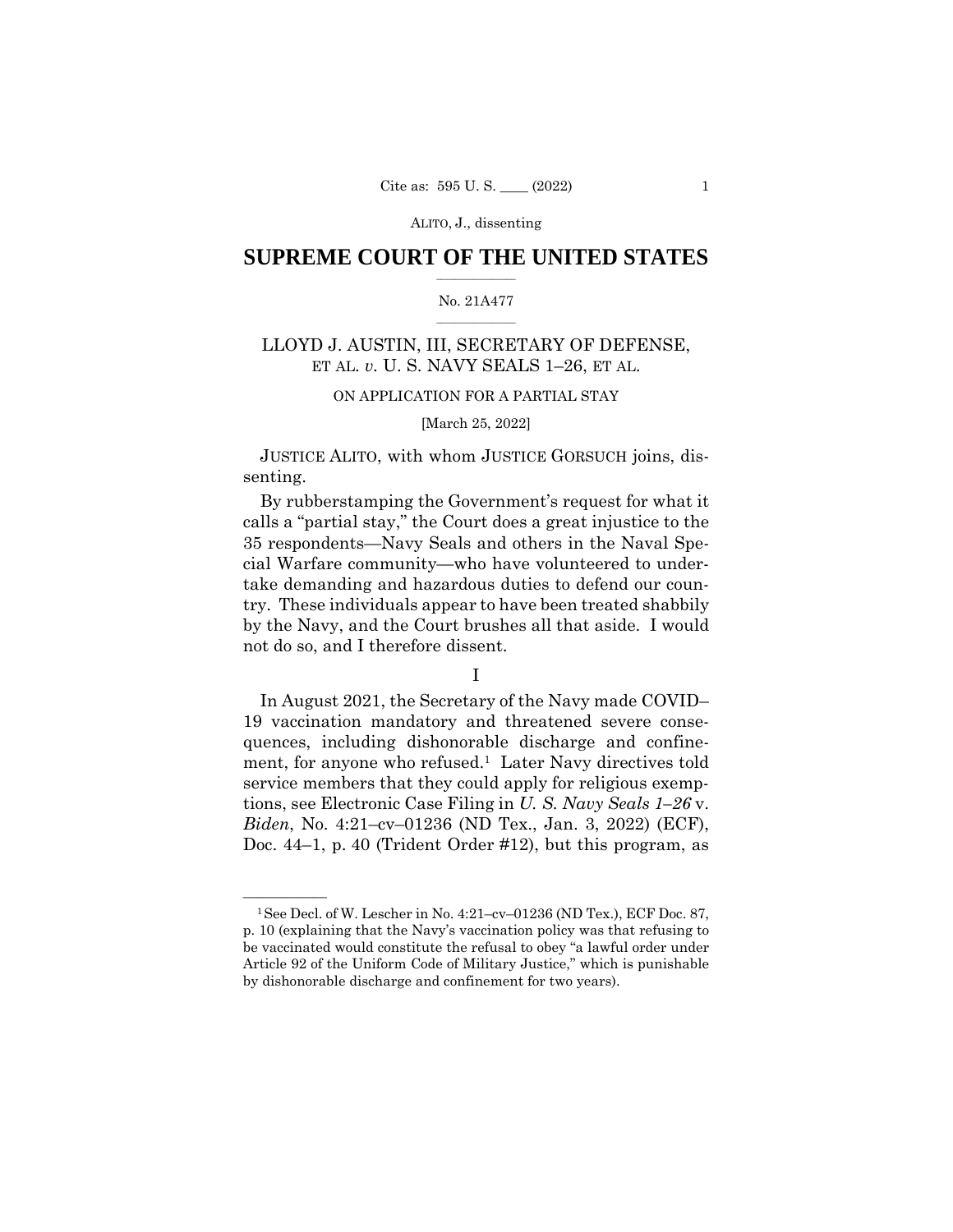described by the District Court, was largely "theater" designed to result in the denial of almost all requests. *U. S. Navy Seals 1–26* v. *Biden*, \_\_\_ F. Supp. 3d\_\_\_ (ND Tex. 2022), App. to Application for Partial Stay 31a (App.).

App. 40a.<sup>2</sup> A package of rejection letters was then assem-The exemption procedure that the Navy set up included no fewer than *50 steps,* and during the first 35 steps, none of the various officials who processed requests gave any consideration to their merit. Decl. of A. Stephens, Exh. 1, ECF Doc. 62, at 10–26. Instead, a form letter rejecting each request was prepared and sent to seven offices for review. bled, together with a memo asking the vice admiral who served as a deputy chief of naval operations to sign the rejection letters. *Ibid*. Only at step 35 was someone in this chain told to read the exemption requests, but it appears that this individual was not given an opportunity to recommend that a request be granted. See ECF Doc. 62, at 7. Instead, this person's sole task was to record pertinent information on a spreadsheet and send the package on to the vice admiral. *Id.*, at 7–8.

Given the nature of this procedure, the results it produced are not surprising. Although more than 4,000 exemption requests had been submitted by February 15, 2022, not a single one had been approved when the complaint in this case was filed. See Application for Partial Stay 9, and n. 3 (Application) (citing ECF Doc. 129, at 16, n. 2 (Feb. 23, 2022)).

Respondents are among the many recipients of form rejection letters, and according to their declarations and testimony, some of them were told outright that pressing for a

<sup>&</sup>lt;sup>2</sup> Both the District Court and the Court of Appeals concluded based on the record that the Navy did not have a template for approving an exemption. See *U. S. Navy Seals* v. *Biden*, 27 F. 4th 336, \_\_\_ (CA5 2022) (*per curiam*), App. 6a; *id.*, at 40a. In the Reply filed in this Court, the Solicitor General claims that there was an approval template, Reply Brief 12, n. 6, but no such document been supplied to this Court.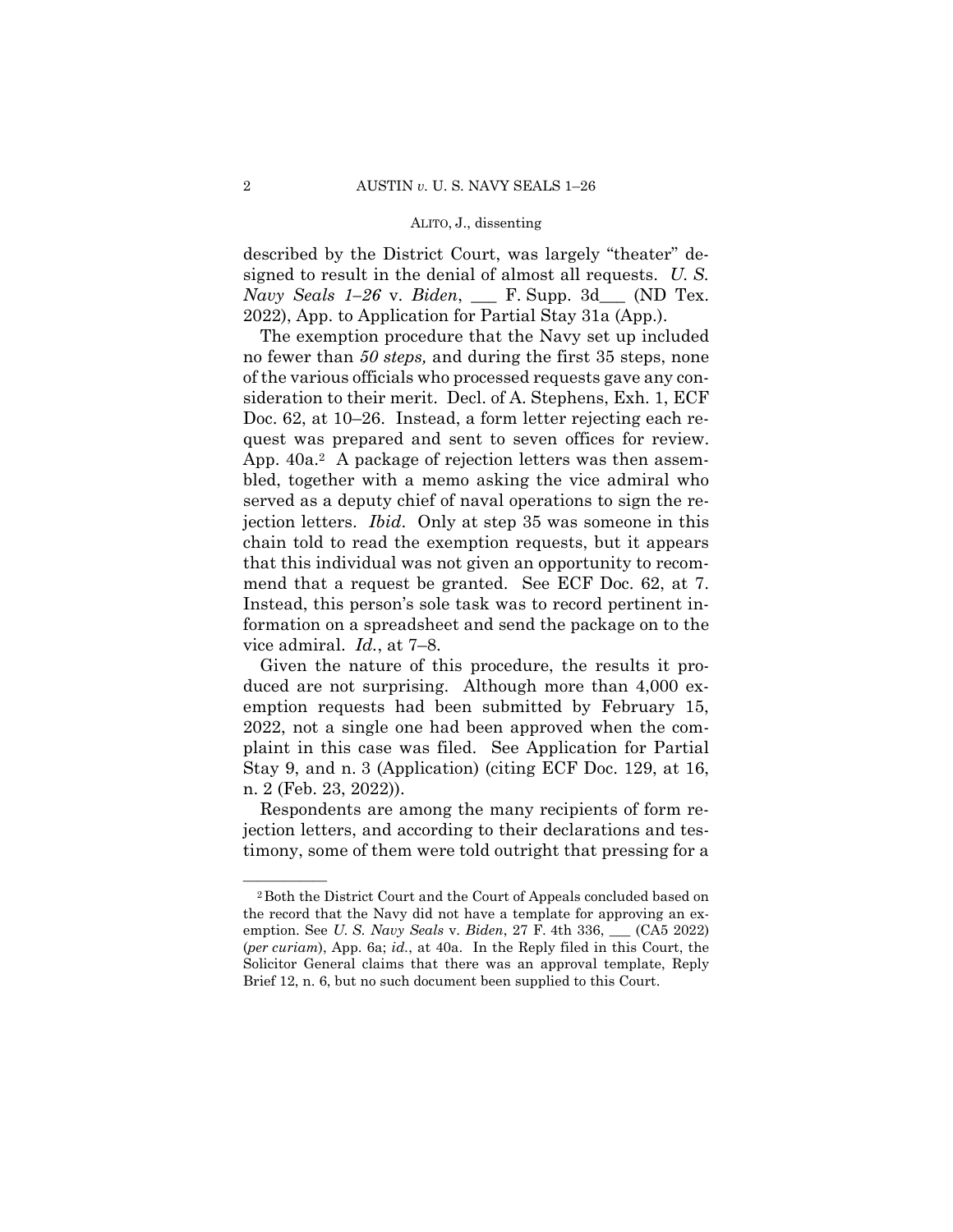religious exemption would end their naval careers. A respondent identified as Navy Seal 2 stated that a superior officer advised him that "'all religious accommodation requests will be denied'" because "'senior leadership . . . has no patience or tolerance for service members who refuse COVID–19 vaccination for religious reasons and want them out of the SEAL community.'" *U. S. Navy Seals* v. *Biden*, 27 F. 4th 336, \_\_\_ (CA5 2022) (*per curiam*), App. 9a. This officer allegedly added that "'even if a legal challenge is somehow successful, the senior leadership of Naval Special Warfare will remove [his] special warfare designation.'" *Ibid*. According to Navy Seal 5, he was told that "'there [would] be a blanket denial of all religious accommodation requests regarding COVID–19 vaccination.'" *Ibid*. Navy Seal 8 declared that his "'chain of command . . . made it clear that [his] request [would] not be approved and . . . provided [him] with information on how to prepare for separation from the U. S. Navy.'" *Ibid*. Navy Seal 11 stated that a command master chief told him that "'anyone not receiving the COVID–19 vaccine is an "acceptable loss" to the Naval Special Warfare (NSW) community.'" *Ibid*.

Forced to choose between violating their religious beliefs and the punishment that the Navy threatened, respondents brought this suit, claiming that the Navy's denial of their exemption requests violated the Free Exercise Clause of the First Amendment and the Religious Freedom Restoration Act of 1993 (RFRA), 107 Stat. 1488, 42 U. S. C. §2000bb *et seq*. See Complaint in ECF Doc. 1. The District Court found that these claims were likely to succeed, and it issued a preliminary injunction prohibiting the Navy from taking adverse actions against respondents due to their unvaccinated status. App. 56a. But the court made clear that its order did not require the Navy "to make any particular personnel assignments" and left "[a]ll strategic decisions . . . in the hands of the Navy." *Id*., at 60a.

The Government appealed and asked the U. S. Court of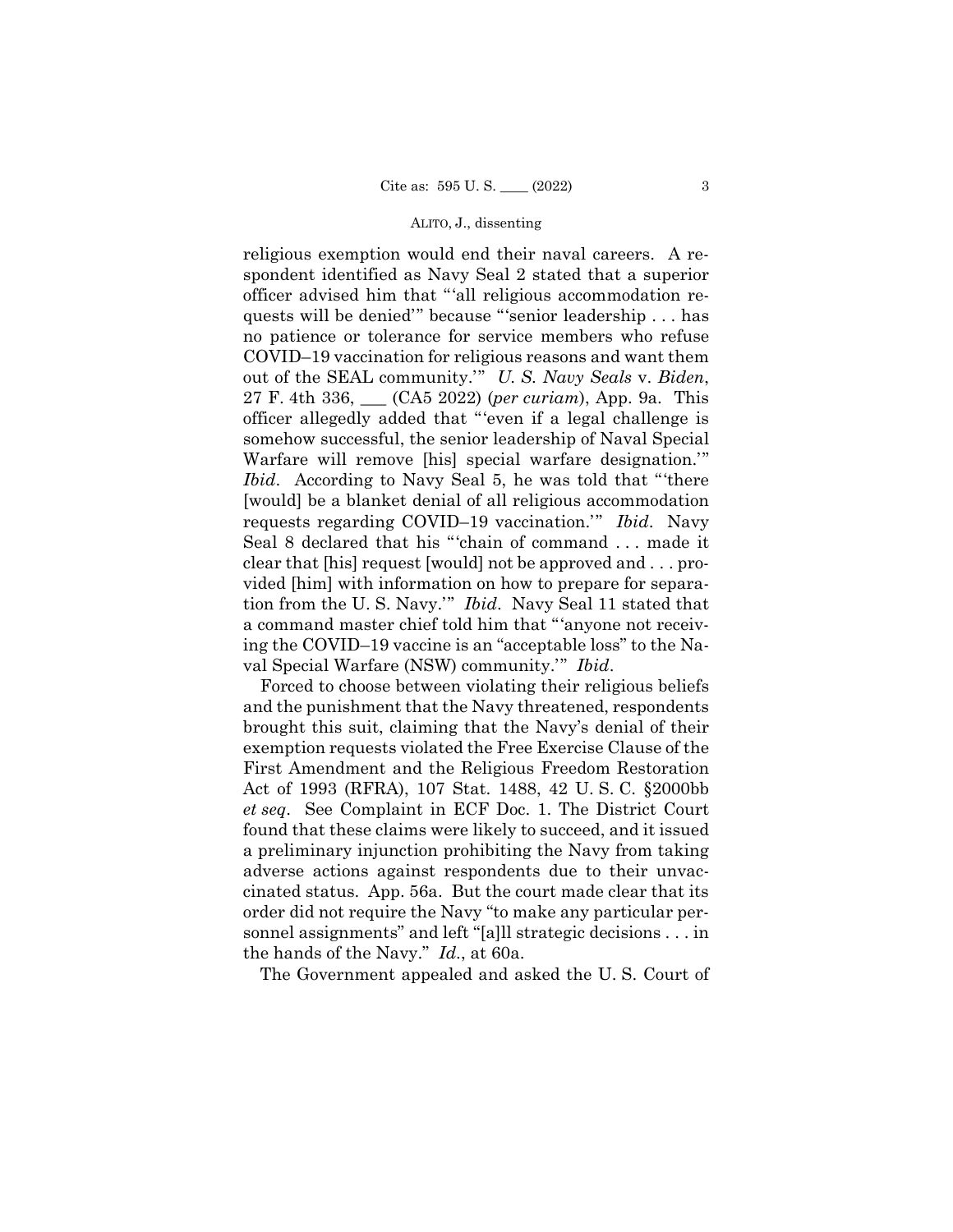Appeals for the Fifth Circuit to stay the preliminary injunction, but the Fifth Circuit refused and issued a detailed opinion. 27 F. 4th 336.

The Government then applied to this Court for what it characterizes as a "partial stay," and the Court now issues a stay that uses precisely the language that the Government proposed. As I will explain, the Court's order essentially gives the Navy *carte blanche* to warehouse respondents for the duration of the appellate process, which may take years. There is no justification for this unexplained and potentially career-ending disposition.

### II

In order to obtain a stay, the Government must show, among other things, that it is likely to succeed in defeating respondents' RFRA and free exercise claims, *Hilton* v. *Braunskill*, 481 U. S. 770, 776 (1987), and it cannot make that showing.

# A

Under the clear terms of RFRA, all components of the Federal Government are forbidden to burden a person's exercise of religion unless the Government can demonstrate that the burden represents the least restrictive means of furthering a compelling interest.  $42 \text{ U}$ . S. C.  $\S 2000 \text{ bb} - 1 \text{ (b)}$ ; *Holt* v. *Hobbs*, 574 U. S. 352, 357 (2015). The Government does not claim that Article II imperatives absolve the Navy's chain of command from complying with RFRA, and it concedes that the statute applies to the military. Application 28 (citing *Burwell* v. *Hobby Lobby Stores, Inc.*, 573 U. S. 682, 726–727 (2014)). Indeed, even the form disapproval letter for religious accommodation requests in the District Court record explains that RFRA applies to the Navy, and it is the Navy's position that "only those interests of the highest order can overbalance legitimate claims to the free exercise of religion." ECF Doc. 62, at 27–28.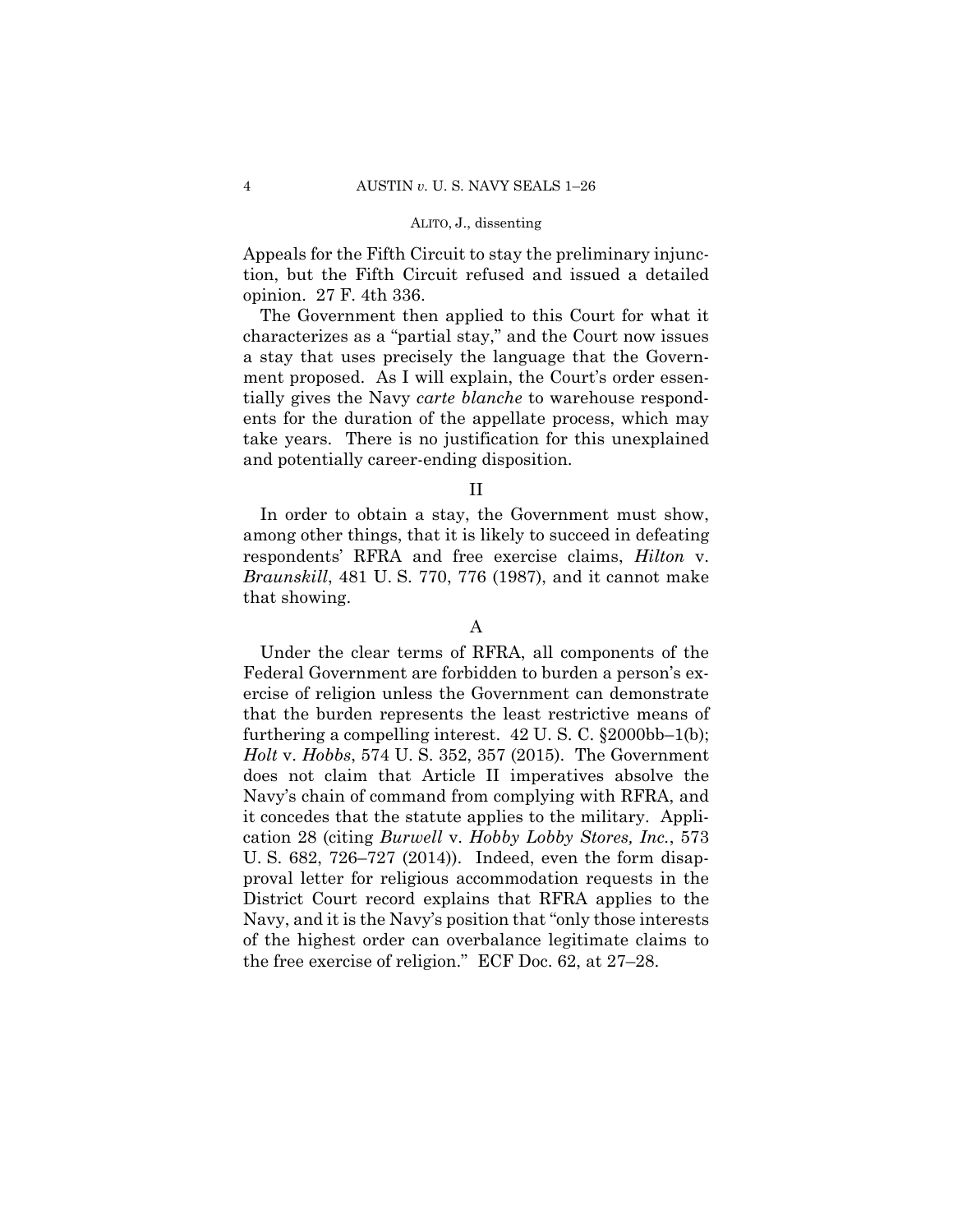Here, it is not disputed that compliance with the vaccination requirement would impose a substantial burden on respondents' free exercise of religion. Therefore, the two remaining questions are (1) whether the Navy's mandatory vaccination program furthers compelling interests and (2) whether the denial of respondents' exemptions represents the least restrictive means of furthering such interests.

As to the first question, I agree that the Navy has a compelling interest in preventing COVID–19 infection from impairing its ability to carry out its vital responsibilities, as well as a compelling interest in minimizing any serious health risk to Navy personnel. But the Navy's summary rejection of respondents' requests for religious exemptions was by no means the least restrictive means of furthering those interests. This is so for at least two reasons.

First, all the evidence available at this stage suggests that the Navy gave no real consideration to respondents' requests, and the Navy had no compelling need to proceed in that fashion. I cannot believe that this Court would tolerate such treatment in other contexts. Suppose, for example, that a federal agency processed employee complaints about discrimination on the basis of race, sex, or disability using a 50-step process in which rejection was presumed until the very last step, and suppose that the record showed that this procedure nearly always resulted in the denial of a claim. We would be outraged—and rightfully so. Why, then, is the Court willing to brush aside what appears to have occurred here?

Second, even if we ignore what the Navy did and accept the justification for the denials that Justice Department lawyers later provided in court, the relief that the Court now awards goes well beyond anything that can possibly be regarded as the least restrictive means of further compelling Navy interests. Focusing primarily on the Seals, the Government stresses certain characteristics of Seal missions, including small unit size, the frequent need to work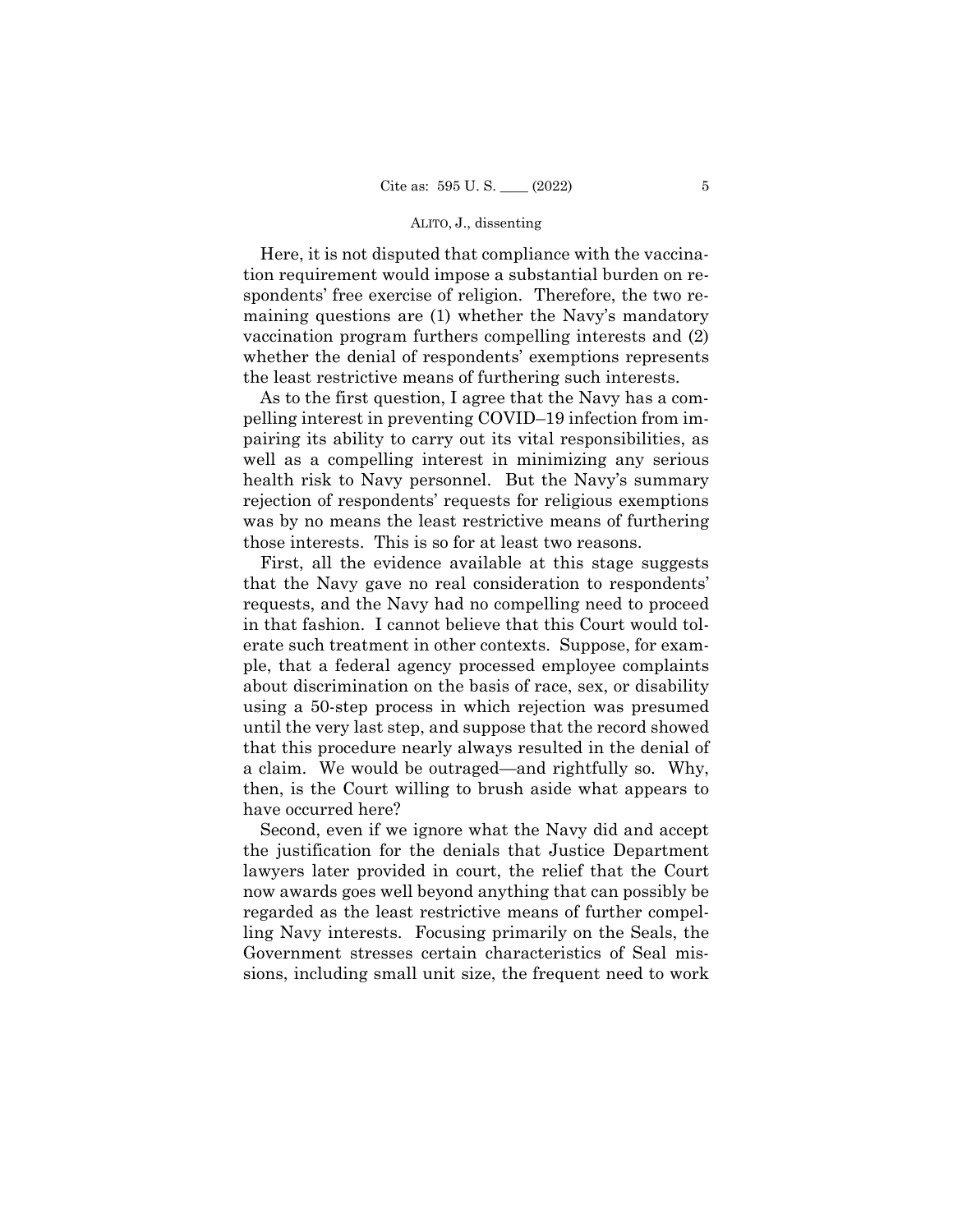at very close quarters, and the remote and often inaccessible locations in which such missions are carried out. Due to those characteristics, the Government argues, there is a heightened danger that the COVID–19 virus will spread, as well as a special need to minimize the risk that a mission will be compromised by a sick team member who is unable to perform assigned tasks with maximum effectiveness.

In order to win at trial, it would not be enough for the Government to posit that sending an unvaccinated Seal on such a mission *might* produce such consequences. A court could not simply defer to the Navy's opinion, and mere "conjecture" or "speculation" would not be enough. See *Ramirez*  v. *Collier*, 595 U. S. \_\_\_, \_\_\_–\_\_\_ (2022) (slip op., at 13–15); *Fulton* v. *Philadelphia*, 593 U. S. \_\_\_, \_\_\_ (2021) (slip op., at 14). The Government would bear the burden of showing that mandatory vaccination is the least restrictive means of furthering the interest it asserts in light of the present nature of the pandemic, what is known about the spread of the virus and the effectiveness of the vaccines, prevalent practices, and the physical characteristics of Navy Seals and others in the Special Warfare community.

Whether the Government will be able to make the requisite showing remains to be seen, but for the purposes of considering interim relief that is sought in an emergency application, I am willing to accept the Navy's need to refrain from sending unvaccinated Seals on the types of missions the Government has described. But participating in such missions is not the only thing that respondents do, and the relief that the Government sought and that the Court now awards goes much further. Using the terminology selected by the Government, the Court stays the preliminary injunction with respect to decisions about "deployment," "assignment," and "other operational decisions."

The Government has not told us what these terms mean, but without any contrary guidance, we must assume that they will be interpreted in accordance with the definitions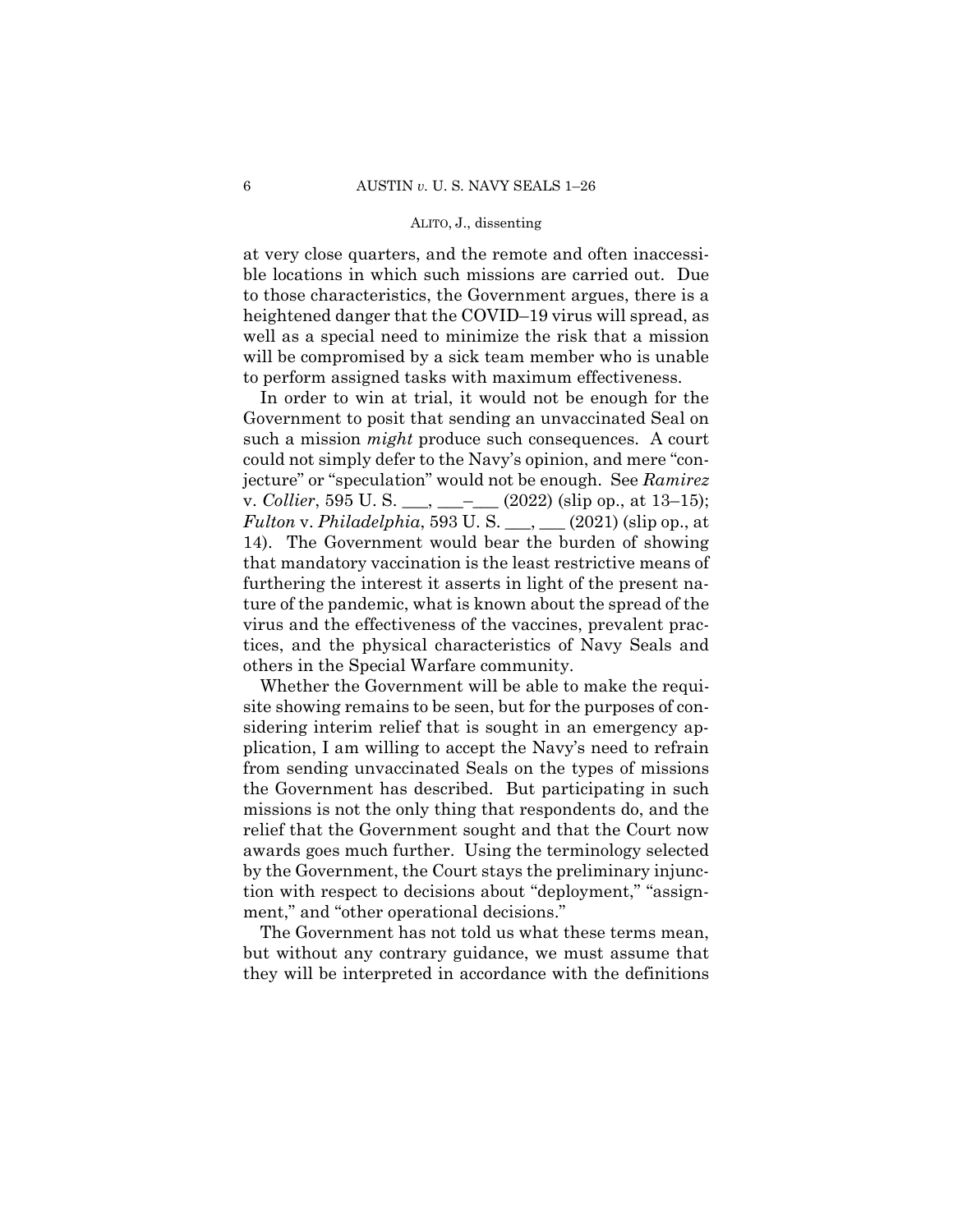in the Department of Defense Dictionary of Military and Associated Terms (DOD Dictionary).3 And as defined in that dictionary, the terms seemingly allow the Navy to do just about anything it wants short of punishing respondents and drumming them out of the service.

 training, or administrative military mission."5 Thus, send-"Deployment" is defined as "[t]he movement of forces into and out of an operational area,"4 and an "operational area" seems to mean any "geographic are[a]" where the Navy might carry out "a strategic, operational, tactical, service, ing a respondent somewhere for training or administrative purposes may constitute a deployment.

The term "assignment" appears to include detailing an individual to perform any duties on something more than a temporary basis.6 And an "operational decision" apparently can include the carrying out of any "strategic, operational, tactical, service, training, or administrative military mission."7

Putting all this together, it appears that the Court's order allows the Navy to use respondents' unvaccinated status as a reason for directing them to perform whatever duties or functions the Navy wants, including sitting alone in a room

<sup>&</sup>lt;sup>3</sup>See DOD Dictionary (Nov. 2021), <https://www.jcs.mil/Portals/36>/ Documents/Doctrine/pubs/dictionary.pdf.

<sup>&</sup>lt;sup>4</sup>*Id.*, at 62.<br><sup>5</sup>*Id.*, at 159.<br><sup>6</sup>The DOD Dictionary does not define "assignment," but the term "assign" is given this complex definition:

are primary and/or relatively permanent."  $Id.$ , at 20. "1. To place units or personnel in an organization where such placement is relatively permanent, and/or where such organization controls and administers the units or personnel for the primary function, or greater portion of the functions, of the unit or personnel. 2. To detail individuals to specific duties or functions where such duties or functions

<sup>&</sup>lt;sup>7</sup>The specific term "operational decision" is not defined, but the definition of "operation" includes "the carrying out of a strategic, operational, tactical, service, training, or administrative military mission." *Id.*, at 159.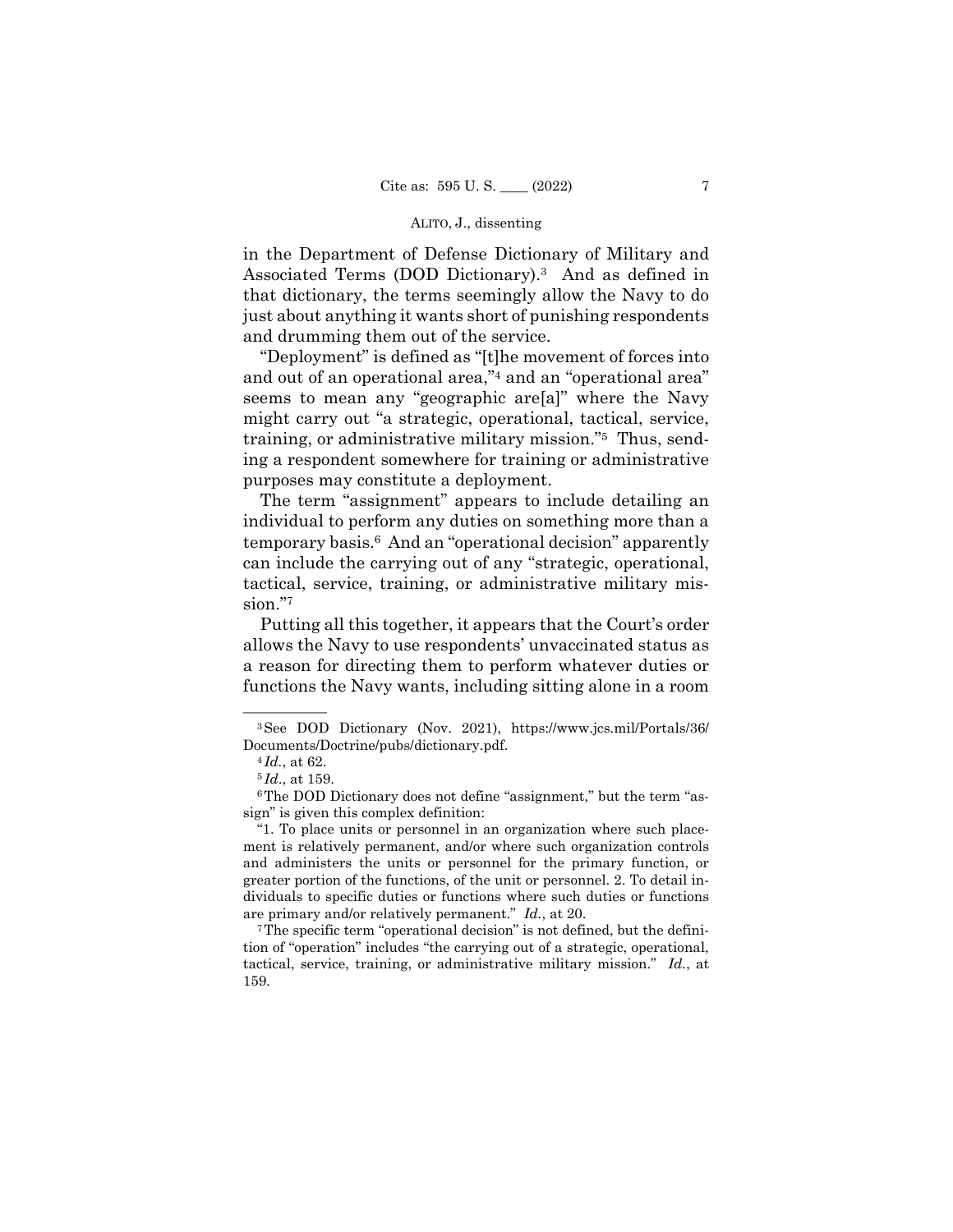pushing paper or reading manuals for the duration of the appellate process. It is squarely within the judicial power of Article III to assess whether the Government has shown that it has a compelling interest in obtaining this breadth of equitable relief pending appeal. The Government has not done so.

I would not rubberstamp the Government's proposed language. While I am not sure that the Navy is entitled to any relief at this stage, I am also wary, as was the District Court, about judicial interference with sensitive military decision making. Granting a substantial measure of deference to the Navy, I would limit the order to the selection of the Special Warfare service members who are sent on missions where there is a special need to minimize the risk that the illness of a member due to COVID–19 might jeopardize the success of the mission or the safety of the team members. This, I believe, was the aim of the District Court, and respondents themselves understand the preliminary injunction that way. See Response in Opposition 1 (stating that the injunction "does not require the Navy to deploy any of the thirty-five plaintiffs" (footnote omitted)).

B

Respondents are also likely to prevail on their claims under the Free Exercise Clause. Under our case law, if the Federal Government or a State treats conduct engaged in for religious reasons less favorably than similar conduct engaged in for secular reasons, that treatment is unconstitutional unless the relevant jurisdiction can satisfy "strict scrutiny," which is essentially the same as the standard imposed by RFRA. See *Employment Div., Dept. of Human Resources of Ore.* v. *Smith*, 494 U. S. 872, 878–879 (1990); C*hurch of Lukumi Babalu Aye, Inc.* v. *Hialeah*, 508 U. S. 520, 533 (1993).

That "[o]ur review of military regulations challenged on First Amendment grounds" is deferential does not "render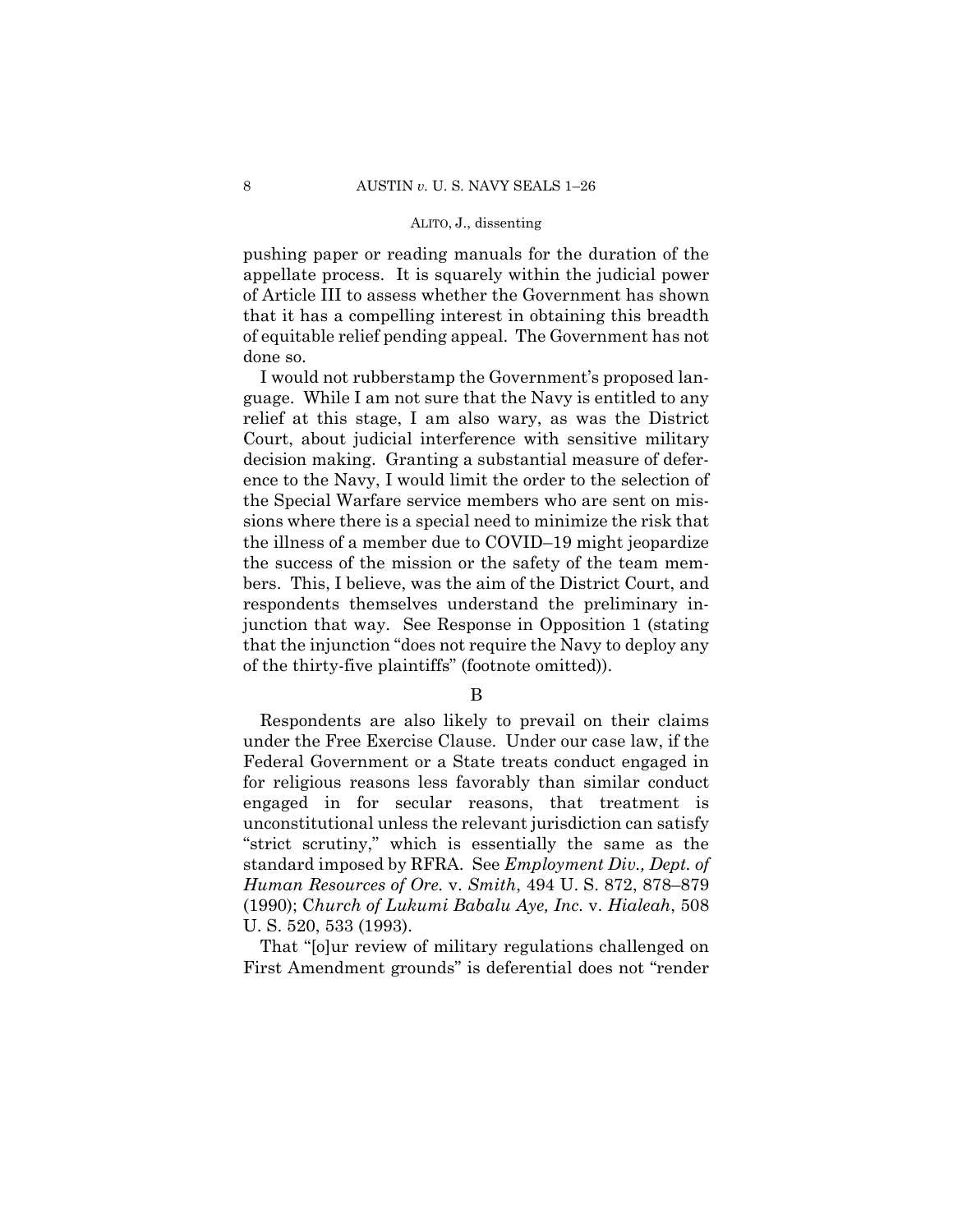entirely nugatory in the military context the guarantees of the First Amendment." *Goldman* v. *Weinberger*, 475 U. S. 503, 507 (1986). "This Court has never held . . . that military personnel are barred from all redress in civilian courts for constitutional wrongs suffered in the course of military service." *Chappell* v. *Wallace*, 462 U. S. 296, 304 (1983).

Here, the Navy treated service members who applied for medical exemptions more favorably than those who sought religious exemptions. For one thing, requests for medical exemptions were seriously considered, and quite a few were granted, at least on a temporary basis. Application 7–8; 27 F. 4th, at \_\_\_, App. 20a ("[T]he Navy acknowledges that it has granted hundreds of medical exemptions from the COVID–19 vaccine, at least 17 of which were temporary medical exemptions for those in Naval Special Warfare"). In addition, service personnel with medical exemptions are not restricted as severely as respondents will be under the Court's order. App. 42a. Indeed, the District Court found that under Navy policy those participating in clinical trials and those with medical contraindications and allergies to vaccines remained deployable, unlike those seeking religious accommodations. *Id.,* at 50a (citing ECF Doc. 17–2, at 66). The Navy has no interest in different treatment for accommodation requests that produce otherwise identical outcomes. I would therefore specify in the Court's order that the Navy must provide equal treatment for all unvaccinated service members.

# III

Today, the Court brushes aside respondents' First Amendment and RFRA rights. But yesterday, the Court handed down another decision that illustrates the strong protection for religious liberty that is provided by the framework that applies under RFRA and strict scrutiny. The decision in question, *Ramirez* v. *Collier*, involved a convicted murderer awaiting execution and his rights under